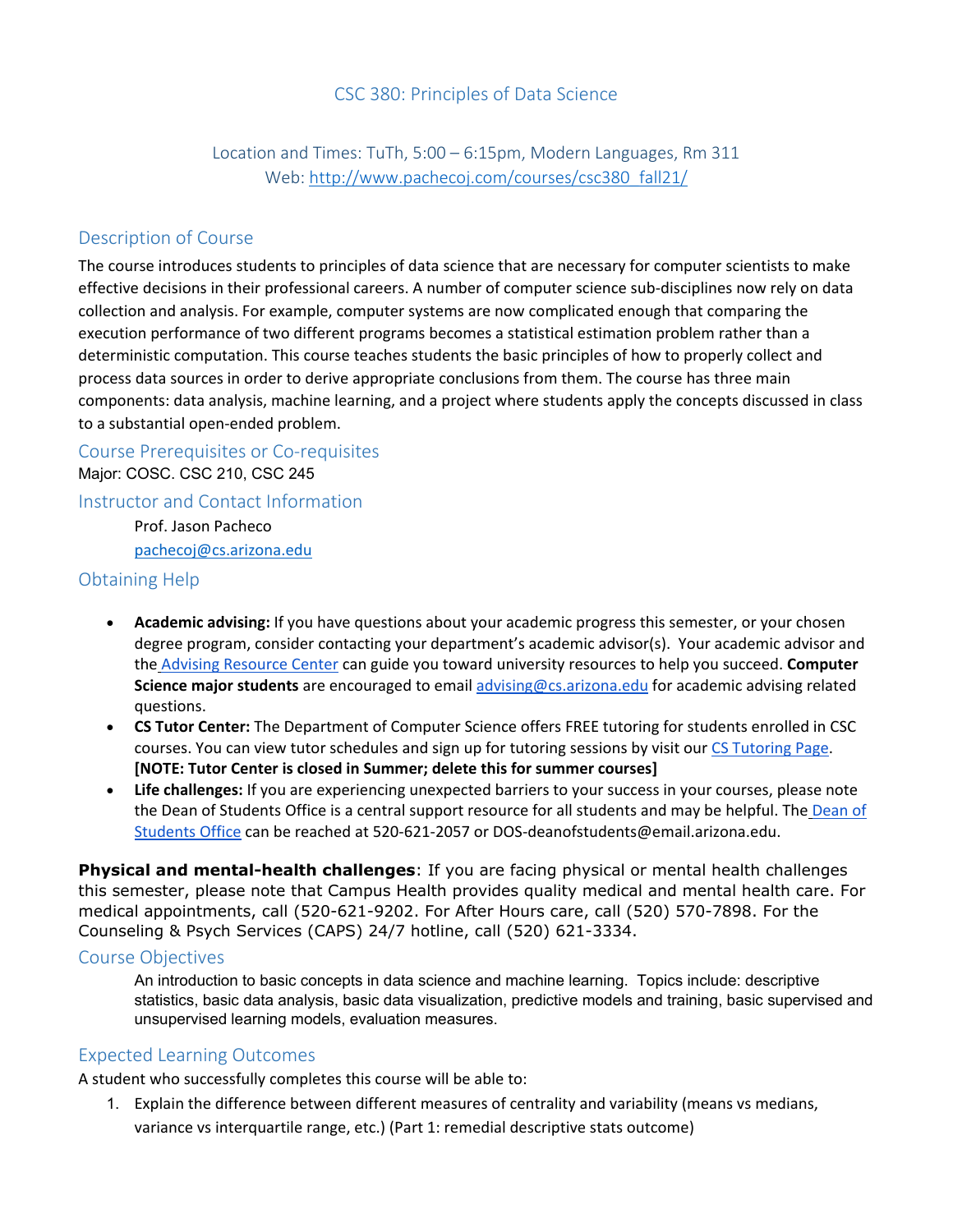- 2. Articulate the meaning of confidence intervals associated with statistical hypothesis tests (Part 1: remedial stats outcome)
- 3. Learn how to use probability and non-probability sampling to collect data from a population (Part 2: data collection outcome)
- 4. Learn how to identify potential sampling bias (Part 2: data collection outcome)
- 5. Convert a "raw" data source into a version appropriate for downstream analysis using Python (Part 2: data processing outcome)
- 6. Write appropriate visualizations for different sources and types of data (Part 2: basic data visualization outcome)
- 7. Explain why we seek to build machine learning models that generalize rather than memorize their inputs (Part 3: basic machine learning outcome)
- 8. Explain the different uses for training, validation, and testing datasets (Part 3 basic machine learning outcome)
- 9. Select appropriate evaluation measure for the dataset and task being solved (Part 3: basic machine learning outcome)
- 10. Articulate the difference between supervised and unsupervised machine learning, as well as select the appropriate methodology for a given problem (Part 3: basic machine learning outcome[\)](http://policy.arizona.edu/sites/default/files/uploads/Course-Learning-Outcomes.pdf)

# Absence and Class Participation Policy

The UA's policy concerning Class Attendance, Participation, and Administrative Drops is available at: <http://catalog.arizona.edu/policy/class-attendance-participation-and-administrative-drop>

The UA policy regarding absences for any sincerely held religious belief, observance or practice will be accommodated where reasonable, [http://policy.arizona.edu/human-resources/religious-accommodation](http://policy.arizona.edu/human-resources/religious-accommodation-policy)[policy.](http://policy.arizona.edu/human-resources/religious-accommodation-policy)

Absences pre-approved by the UA Dean of Students (or Dean Designee) will be honored. See: <https://deanofstudents.arizona.edu/absences>

## Course Communications

All communications will be conducted via Piazza. Assignments will be distributed and submitted via D2L. Office hours with the professor will be conducted remotely, over Zoom.

## Required Texts or Readings

There will be no required text for this course. All required readings will be made available on the course webpage.

## Required or Special Materials

None

## Required Extracurricular Activities

None

#### Assignments and Examinations: Schedule/Due Dates

|                 | Description                              | Weight | Due  | Graded |
|-----------------|------------------------------------------|--------|------|--------|
| HW1             | Probability                              |        | 9/9  | 9/15   |
| HW <sub>2</sub> | <b>Statistics</b>                        |        | 9/16 | 9/22   |
| HW <sub>3</sub> | Data Collection and Exploratory Analysis |        | 9/23 | 9/29   |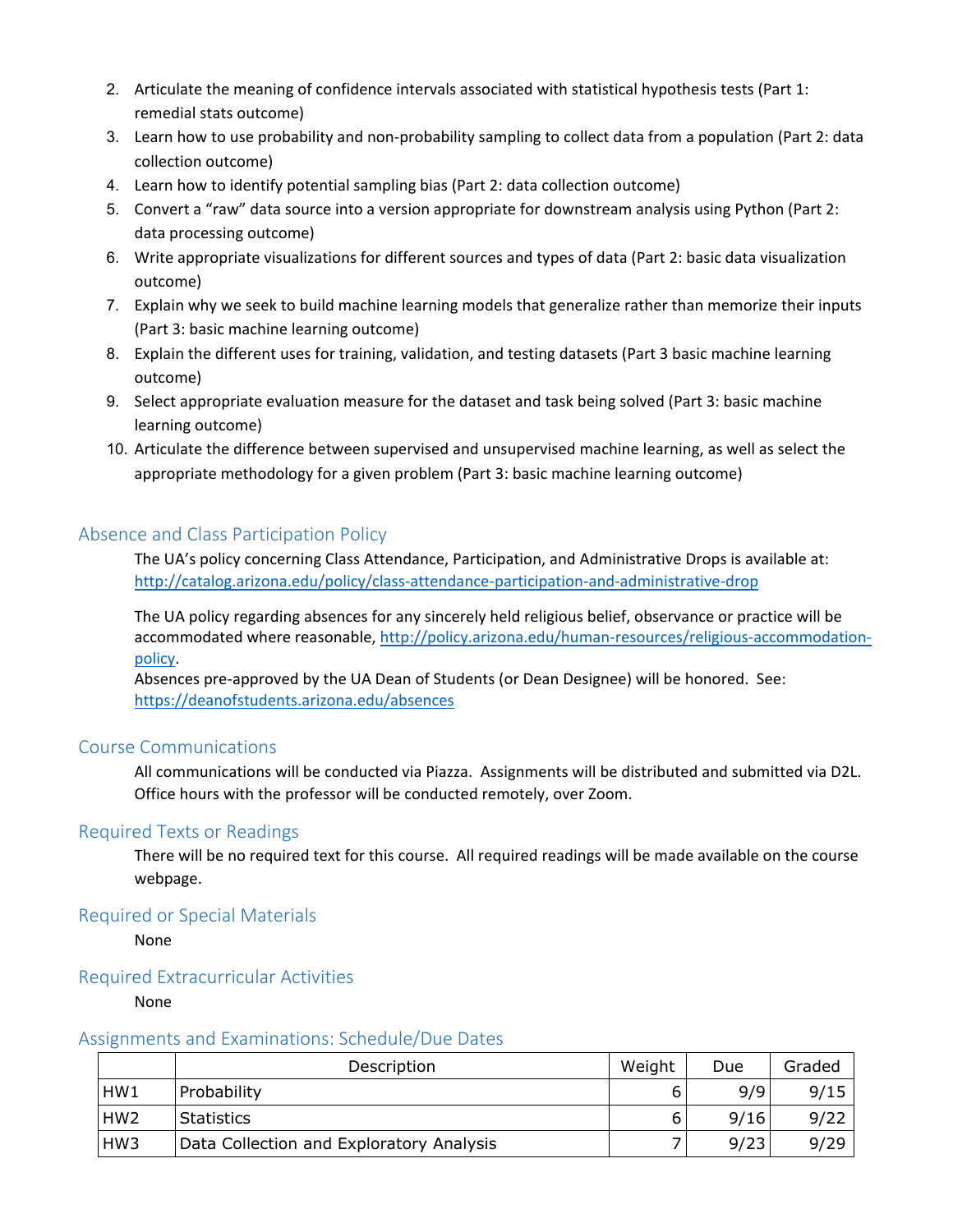| HW4             | Data Processing and Visualization    |    | 9/30  | 10/4  |
|-----------------|--------------------------------------|----|-------|-------|
| Midterm         |                                      | 20 | 10/5  | 10/27 |
| HW <sub>5</sub> | <b>Predictive Models</b>             | 6  | 10/28 | 11/3  |
| HW <sub>6</sub> | Linear Supervised Learning Models    |    | 11/4  | 11/15 |
| HW7             | Nonlinear Supervised Learning Models |    | 11/16 | 11/22 |
| HW8             | Unsupervised Learning                |    | 11/23 | 12/6  |
| HW9             | Model Assessment                     |    | 12/7  | 12/14 |
| Final           |                                      | 20 | 12/15 | 12/18 |

## Final Examination

This course will have a final examination on Wednesday, December 15, 6:00-8:00pm.

The date and time of the final exam or project, along with links to the Final Exam Regulations, <https://www.registrar.arizona.edu/courses/final-examination-regulations-and-information> , and Final Exam Schedule,<http://www.registrar.arizona.edu/schedules/finals.htm>

### Grading Scale and Policies

Assignments: 60% Midterm: 20% Final Exam: 20%

Grade Distribution for this Course:

A: 90%

B: 80%

C: 70%

D: 60%

E: 59% and below

University policy regarding grades and grading systems is available at <http://catalog.arizona.edu/policy/grades-and-grading-system>

Late assignments receive a grade of zero.

All exams will be closed-book.

Without prior arrangement, missed exams result in a grade of zero.

All grading will be done within one week of the assignment due date.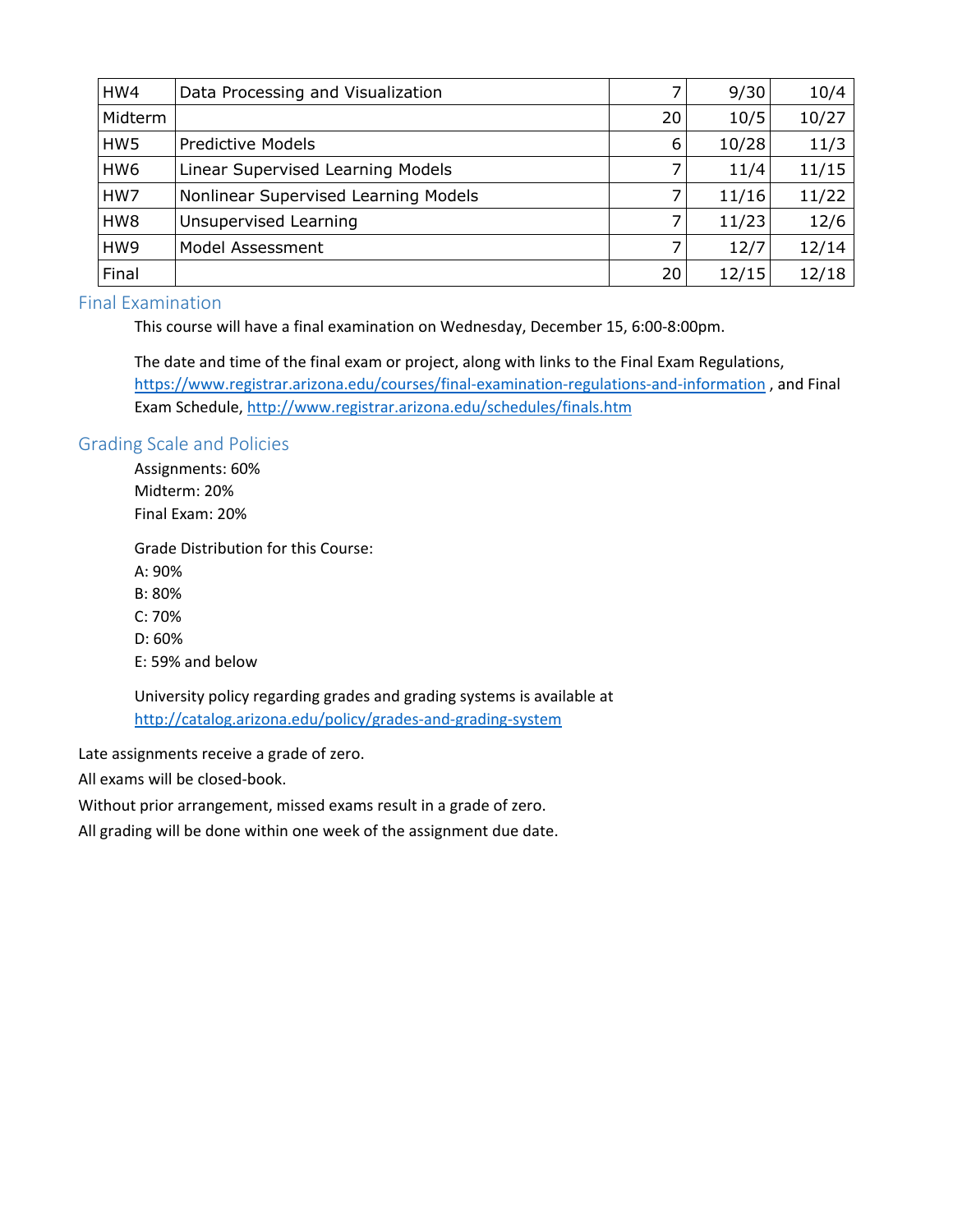### **Department of Computer Science Grading Policy:**

Instructors will explicitly promise when every assignment and exam will be graded and returned to students. These promised dates will appear in the syllabus, associated with the corresponding due dates and exam dates. Graded homework will be returned before the next homework is due.

Exams will be returned "promptly", as defined by the instructor (and as promised in the syllabus).

Grading delays beyond promised return-by dates will be announced as soon as possible with an explanation for the delay.

### Incomplete (I) or Withdrawal (W):

Requests for incomplete (I) or withdrawal (W) must be made in accordance with University policies, which are available at<http://catalog.arizona.edu/policy/grades-and-grading-system#incomplete> and <http://catalog.arizona.edu/policy/grades-and-grading-system#Withdrawal> respectively.

## Scheduled Topics/Activities

| Week 01: Course mechanics, introduction to data science                            |
|------------------------------------------------------------------------------------|
|                                                                                    |
| Week 02: Applied Probability<br>HW1 Assigned                                       |
| Week 03: Applied Statistics                                                        |
| HW1 Due, HW2 Assigned                                                              |
| Week 04: Data Collection and Exploratory Analysis<br>HW2 Due, HW3 Assigned         |
| Week 05: Data Processing                                                           |
| HW3 Due, HW4 Assigned                                                              |
| Week 06: Data Visualization<br>HW4 Due                                             |
| Week 07: Midterm + Introduction to Machine Learning                                |
| Week 08: Linear Algebra Primer                                                     |
| Week 09: Predictive Models<br>HW5 Assigned                                         |
| Week 10: Supervised Learning (Linear Models)<br>HW5 Due, HW6 Assigned              |
| Week 11: Supervised Learning (Nonlinear Models)                                    |
| HW6 Due, HW7 Assigned                                                              |
| Week 12: Unsupervised Learning (Clustering)                                        |
| Week 13: Unsupervised Learning (Dimensionality Reduction)<br>HW7 Due, HW8 Assigned |
| Week 14: Model Assessment<br>HW8 Due                                               |
| Week 15: Data Science Ethics<br>HW9 Assigned                                       |
| Week 16: Courwe Wrapup<br>HW9 Due                                                  |

## Department of Computer Science Code of Conduct

The Department of Computer Science is committed to providing and maintaining a supportive educational environment for all. We strive to be welcoming and inclusive, respect privacy and confidentiality, behave respectfully and courteously, and practice intellectual honesty. Disruptive behaviors (such as physical or